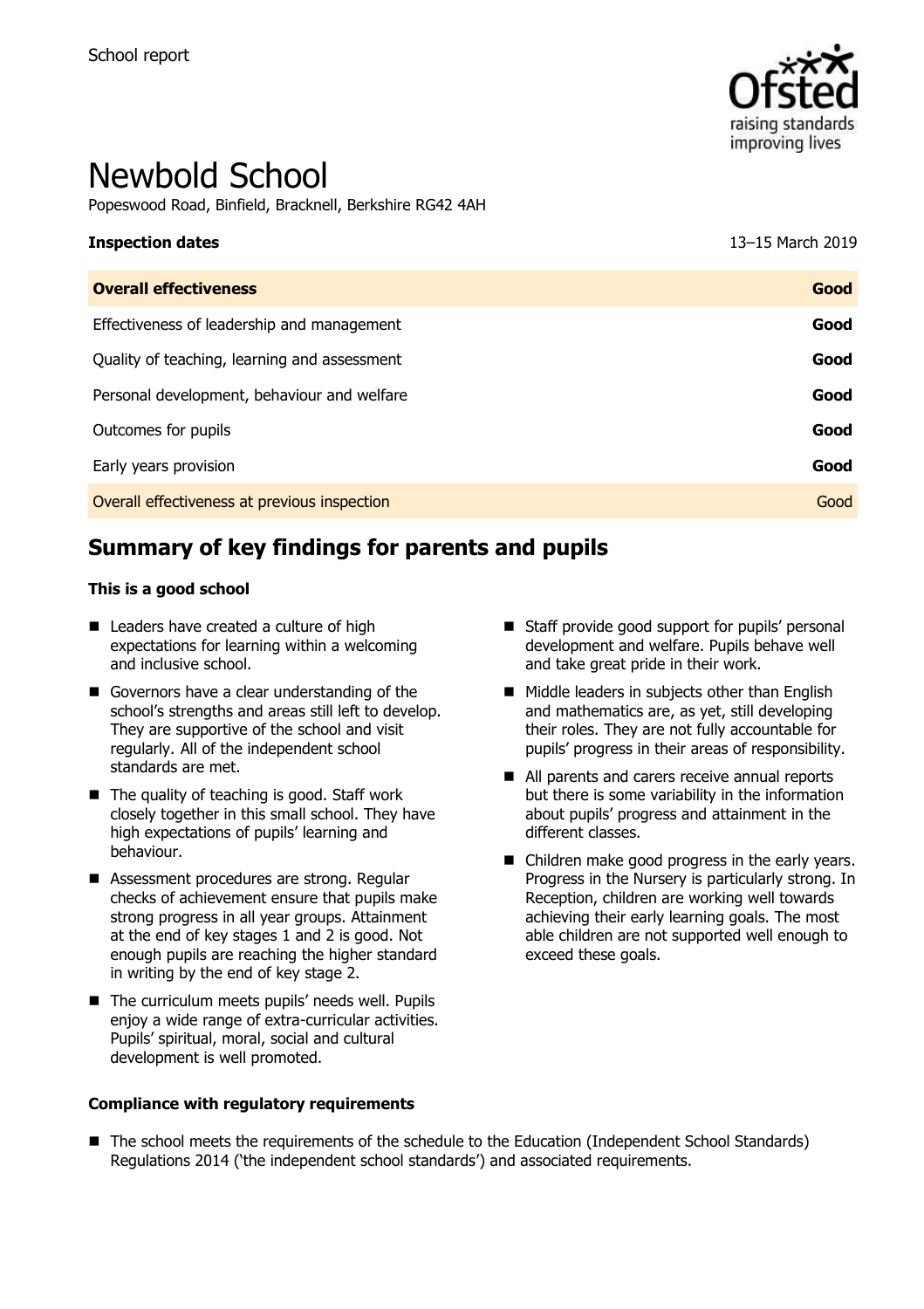

# **Full report**

### **What does the school need to do to improve further?**

- $\blacksquare$  Further improve the quality of leadership and management by:
	- developing the role of middle leaders who have responsibilities in subjects other than English and mathematics so that they are more accountable for pupils' progress
	- improving the consistency of reporting so that parents in all classes have the same information about the progress and attainment of their children.
- Ensure that a greater proportion of pupils achieve the higher standard in writing by the end of key stage 2 by further developing skills in composition and dialogue.
- Develop the skills and abilities of most-able children in Reception so that a higher proportion exceed the early learning goals.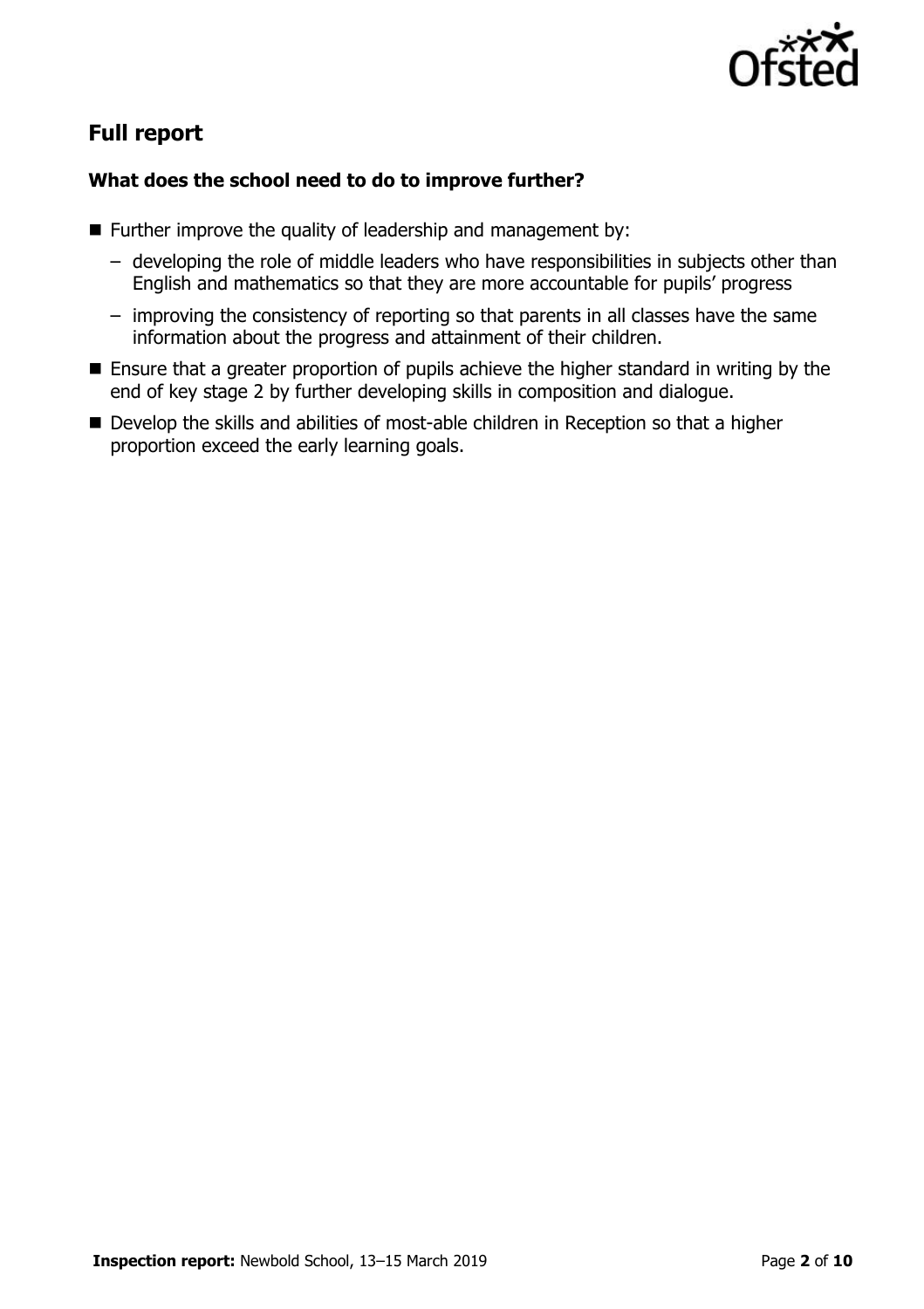

# **Inspection judgements**

#### **Effectiveness of leadership and management Good**

- The headteacher and her team provide effective and supportive leadership. They have established a culture of high academic expectations. Leaders and governors work well together to ensure that the school continues to improve. They have ensured that the independent school standards are met.
- Leaders are supported by a motivated and well-qualified staff team. They all share the school's ambitious vision. Teachers explore new initiatives aimed at further strengthening the quality of teaching and learning.
- Middle leaders in English and mathematics fulfil their roles effectively. They check work in books and visit lessons. They provide effective support and advice to their colleagues and this has had a positive impact on pupils' progress. The school is still developing the role of middle leaders in other subject areas. These leaders are not yet accountable for pupils' progress within their areas of responsibility.
- **Parents who spoke to inspectors are very positive about the school. They are very happy** with their children's education and the care that staff provide. All parents who responded to the Parent View questionnaire would recommend the school to another parent. One parent summed this up by saying: 'This is a thoroughly caring school with a lovely community feel. When you drop your children off you know they are going to be completely looked after and inspired to learn.'
- The curriculum has a clear intent. It aims to prepare pupils for the next stage of their education. This means that, as well as English and mathematics, pupils experience a wide range of other subjects. For example, during the inspection, pupils were learning about flight during the science, technology, engineering and mathematics week. Music is a particular feature of the school. Pupils appreciate the specialist teaching in singing. They enjoy learning instruments such as the recorder and the piano. Pupils say how much they enjoy demonstrating their skills at local music festivals. Sports are a key feature of the curriculum, including football, netball and badminton. Extra-curricular activities are plentiful and include touch-typing, sewing and a book club.
- Pupils' spiritual, moral, social and cultural development is well promoted. Pupils are encouraged to think about the needs of others. Strong Christian values permeate almost every aspect of school life. Pupils have many opportunities to learn about British values.
- Information provided to parents about forthcoming events and activities is detailed but there is some variability between classes in the information provided in pupils' reports about the progress and attainment of pupils.

#### **Governance**

- The governors have a wide range of expertise. They provide effective support to the school in areas such as financial planning and recruitment. Governors visit the school regularly. They have an accurate understanding of the school's strengths and the areas to further develop.
- Governors place a high priority on keeping pupils safe. The site is well managed and there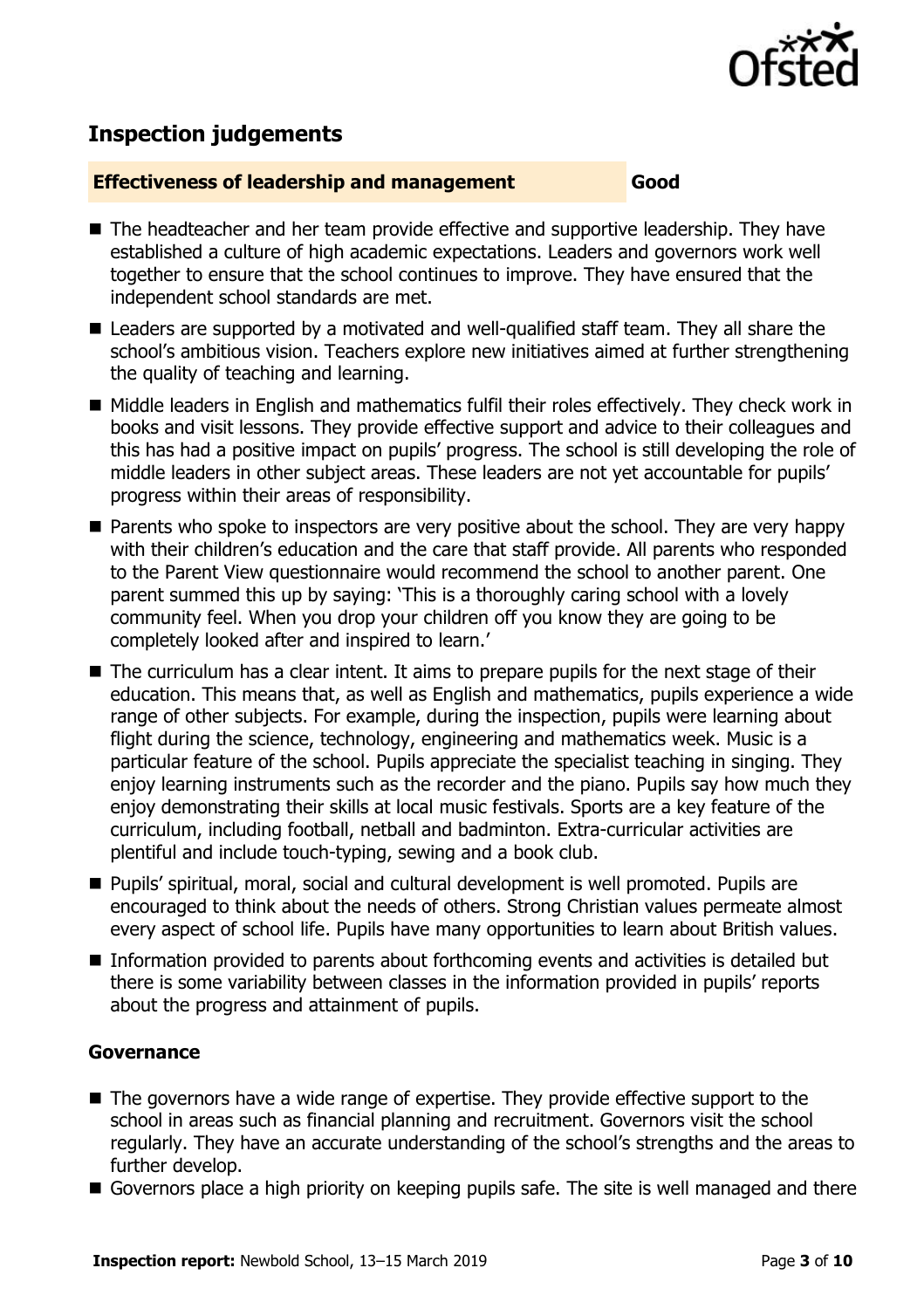

are regular health and safety checks of the premises and equipment. Members of the governing body also conduct risk assessments on a regular basis.

### **Safeguarding**

- The arrangements for safeguarding are effective.
- The safety of pupils is the paramount concern of staff. Leaders ensure that staff are well trained in a range of different safeguarding aspects. Staff know, for instance, the appropriate procedures to follow when reporting concerns to the designated person. There are good links with a range of external agencies. Thorough procedures are in place to ensure the suitability of staff to work with children.
- There is a suitable safeguarding policy which complies with the latest government guidance. It is available for parents on the school's website. The website also includes a range of policies to inform parents about aspects relating to pupils' safety and welfare.

#### **Quality of teaching, learning and assessment Good**

- As a result of good teaching, pupils make strong progress in all year groups. Pupils say that 'Lessons are good fun and we always learn something interesting.' Staff know the pupils well. The relationships that exist between pupils and staff are a strength of this school.
- Teachers have high expectations of pupils. They provide work that is usually well planned to match pupils' needs. This enables pupils to make strong gains in their learning. Teachers provide timely feedback to pupils, in line with the school's policy.
- Leaders have introduced a comprehensive system to assess pupils' skills and abilities. Staff record information on pupils' attainment and progress regularly. They identify any pupil who is falling behind and put in place additional work to help these pupils to catch up.
- **Phonics skills are well developed and pupils are confident when tackling unfamiliar words.** They show a good understanding of the key themes in the books they are reading. Pupils are able to express their own interpretations of plots and characters.
- In writing, pupils plan and edit their work carefully. They develop effective spelling and grammar skills. Pupils have a good understanding of poetry and they know how to evoke a scene using imaginative vocabulary. For example, one pupil wrote, 'Beside my house is a school rumbling with noisy children.'
- **Pupils have a good understanding of mathematics. They apply their understanding and** problem-solving skills well. Older pupils are able to use their knowledge of decimals to solve complex problems.
- Science skills are well developed. Pupils are taught to think hard about theoretical concepts and how they can be tested. For example, during the inspection, some pupils refined their paper aeroplane designs after reading more information on the principles of flight.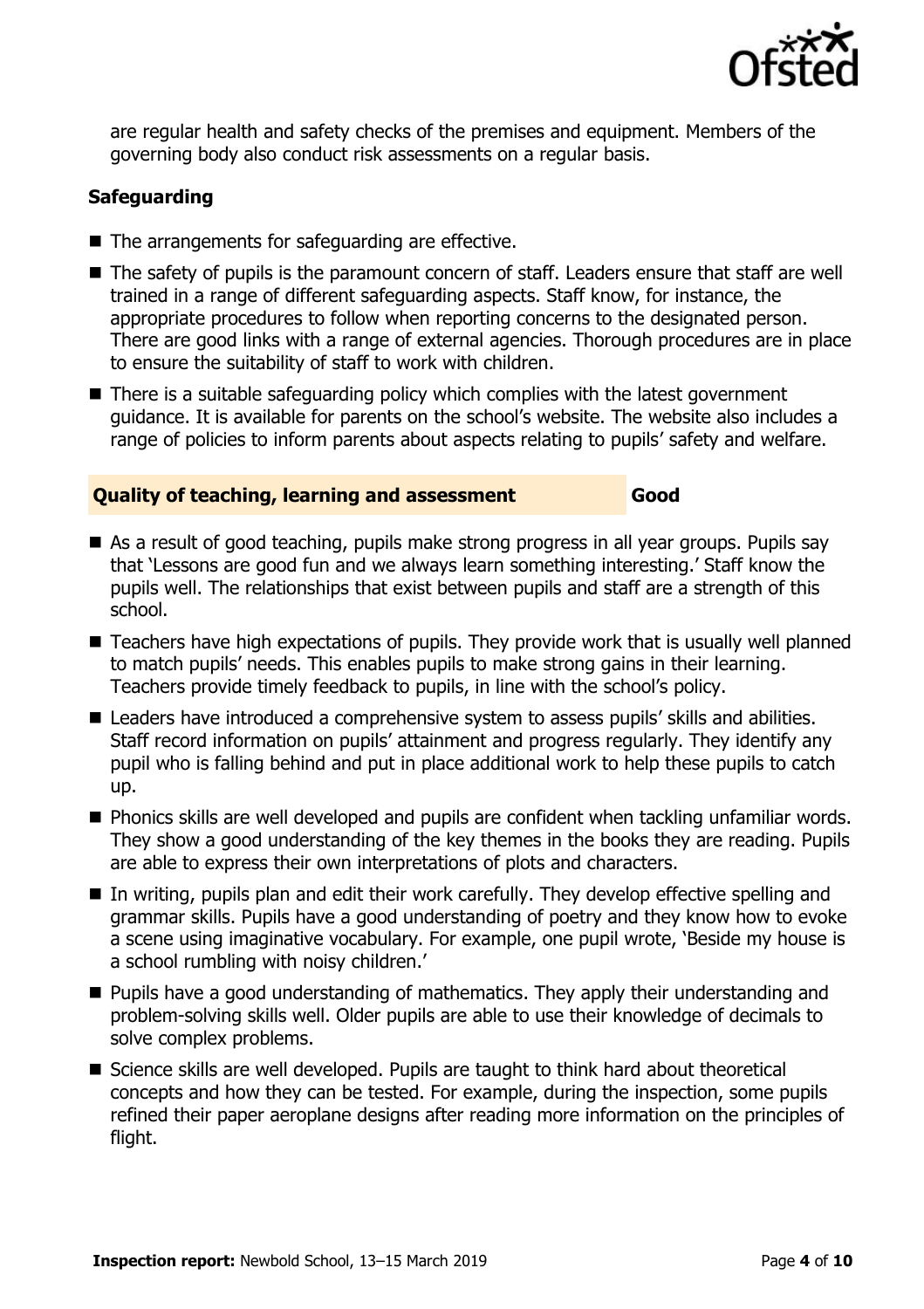

#### **Personal development, behaviour and welfare Good**

#### **Personal development and welfare**

- The school's work to promote pupils' personal development and welfare is good.
- **Pupils have positive attitudes towards their learning. They concentrate hard in lessons** and know how to be successful learners. Books are neat and well presented.
- Staff work hard to ensure that pupils develop confidence and faith in their own abilities. They celebrate each pupil's strengths, such as in art, sport and music. Parents are pleased with how well the school has supported their children's development. They say that their children 'flourish at this school and thrive both academically and socially'.
- The school provides strong pastoral and spiritual support. This is further enhanced by the close link with the adjoining church, which pupils visit on a regular basis.
- **Pupils like taking on responsibilities. Some enjoy being school council representatives,** others like looking after new pupils who join the school. Pupils appreciate the trust put in them in these leadership roles.
- **Pupils know how to stay safe in a variety of situations. They know how to cross the road** safely and the dangers presented by strangers. Pupils know how to stay safe when using the internet. They have a good understanding of the potential dangers associated with social media.
- **Pupils say that bullying is rare. All parents who responded to the Parent View survey** believe that the school deals effectively with bullying.

#### **Behaviour**

- $\blacksquare$  The behaviour of pupils is good.
- School records show that there are few incidents of inappropriate behaviour. Pupils say that, although there are occasional disagreements, behaviour in this school is good. Pupils have a good understanding of the school's rules and rewards policies.
- The attendance of pupils was an issue at the previous inspection. Leaders have worked hard to improve attendance and they have introduced effective strategies. Attendance is now a little above the national average.

#### **Outcomes for pupils Good**

- **Pupils achieve well, and attainment in English and mathematics is good. This is as a result** of strong teaching and effective monitoring of pupils' progress. Pupils are well prepared for the next stage of their learning.
- Attainment in key stage 1 is improving following a dip in results last year. Current pupils are making strong progress from their starting points. Work in pupils' books and school data show that most are achieving well. They demonstrate effective skills in reading, writing and mathematics.
- Strong progress continues across key stage 2. For example, from low starting points at the beginning of the year, pupils in the current Year 3 are now achieving well in their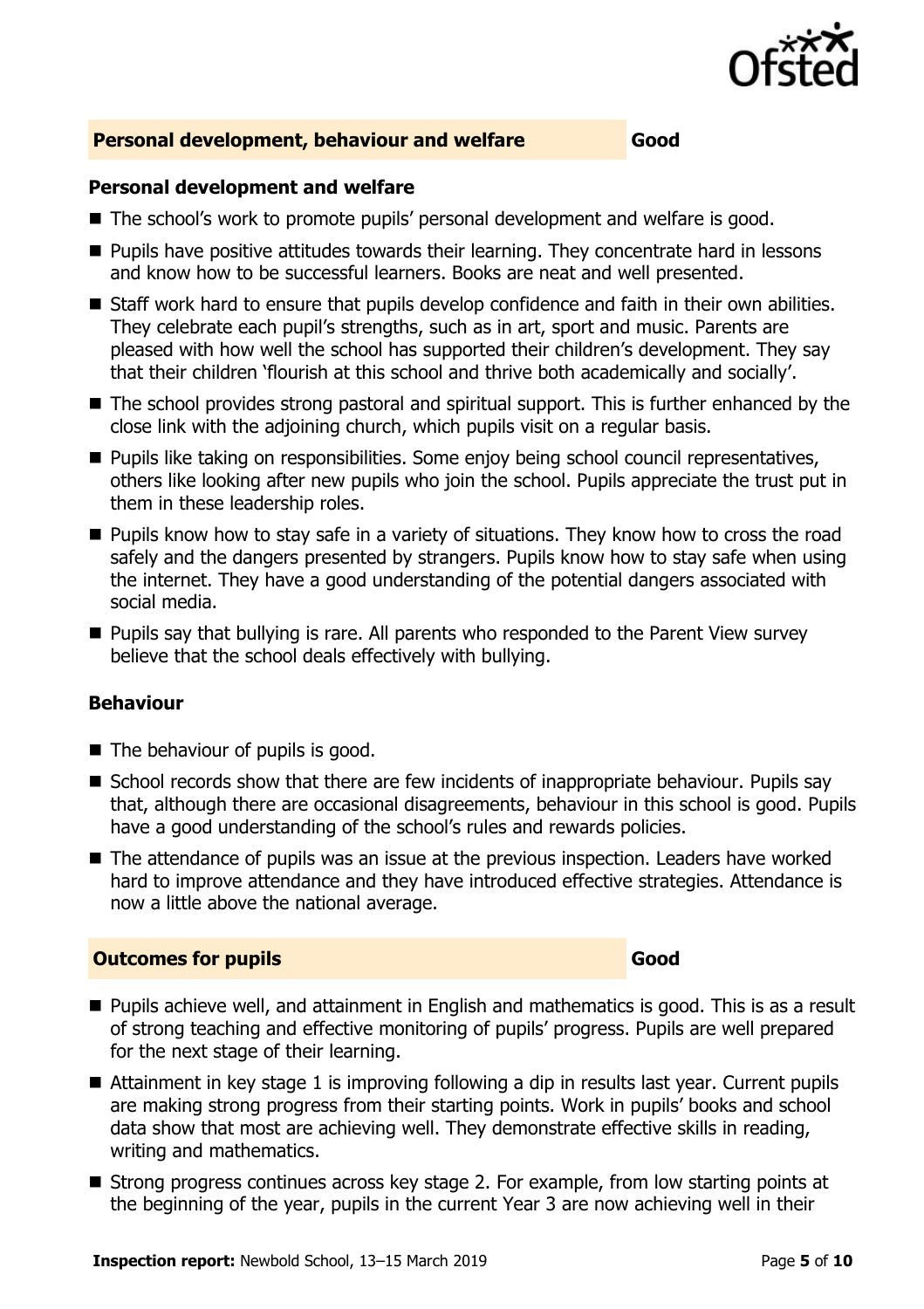

writing. School data, together with work in pupils' books, shows that current Year 6 pupils are doing well. Many are starting to work at greater depth in their reading and mathematics. Lower proportions of pupils are reaching the higher standard in their writing. This is because pupils' skills in composition and dialogue are not always well enough developed.

Groups of pupils, including those with special educational needs and/or disabilities, make the same strong progress as their peers. This is due to the effective support provided by teachers and other adults. Pupils who speak English as an additional language consolidate their speaking and listening skills quickly and make good progress from their starting points.

#### **Early years provision Good Good**

- The early years is well led. It provides an exciting curriculum that ensures that children have the opportunity to develop their skills in all areas of learning. Leaders have ensured that children are well prepared for their learning when they enter Year 1.
- Staff in both the Nursery and Reception classes are very committed to the children in their care. Parents are pleased with the school. They say, 'This is a very caring school which pays close attention to every child.' Children are polite and behave well. They feel confident enough to try new things out for themselves.
- Teaching is effective. Staff have a good understanding of how children learn. They provide well-planned activities that engage children in their learning. There is a strong focus on developing children's speech and language skills. Phonics is well taught. Children soon start to develop their understanding of letters and sounds. By the end of Reception, most children are able to read simple texts and write basic sentences. Mathematical skills are also well taught.
- Children make good progress across the early years. Progress in the Nursery is particularly strong. As a result, children often enter Reception with skills and abilities that are well above those found typically. Evidence in books indicates that some most-able children in Reception are already reaching their early learning goals. However, their skills and abilities are not developed enough to enable them to exceed these goals.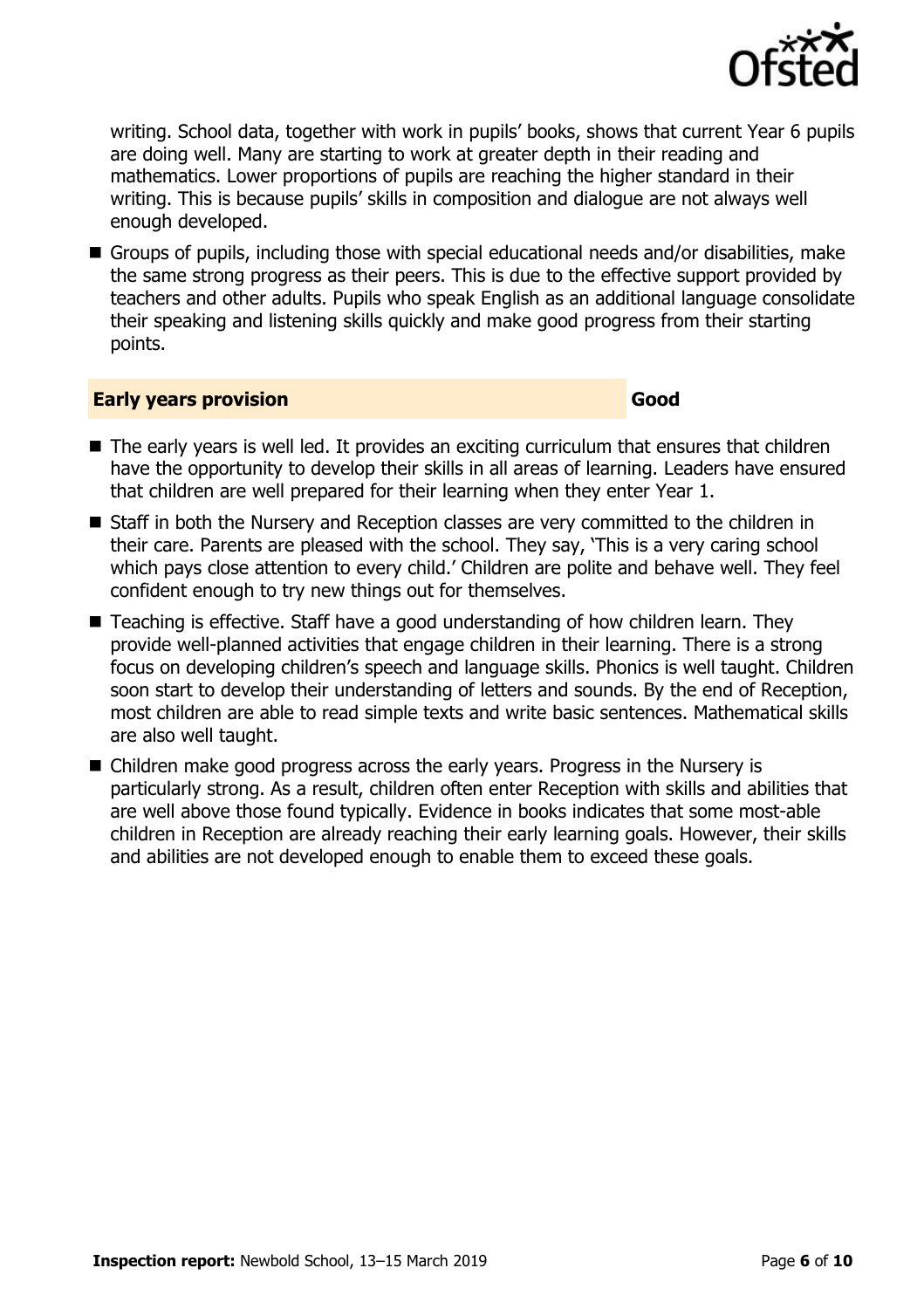

# **School details**

| Unique reference number | 110141   |
|-------------------------|----------|
| DfE registration number | 867/6004 |
| Inspection number       | 10076609 |

This inspection was carried out under section 109(1) and (2) of the Education and Skills Act 2008, the purpose of which is to advise the Secretary of State for Education about the school's suitability for continued registration as an independent school.

| Type of school                      | Other independent school                                         |
|-------------------------------------|------------------------------------------------------------------|
| School category                     | Independent school                                               |
| Age range of pupils                 | 3 to 11                                                          |
| Gender of pupils                    | Mixed                                                            |
| Number of pupils on the school roll | 75                                                               |
| Number of part-time pupils          | 6                                                                |
| Proprietor                          | South England Conference of the Seventh-<br>Day Adventist Church |
| Chair                               | Marcel Ghioalda                                                  |
| <b>Headteacher</b>                  | Jaki Crissey                                                     |
| Annual fees (day pupils)            | £4,680                                                           |
| Telephone number                    | 01344 421 088                                                    |
| Website                             | www.newboldschool.co.uk                                          |
| <b>Email address</b>                | headteacher@newboldschool.co.uk                                  |
| Date of previous inspection         | 26-28 April 2016                                                 |

#### **Information about this school**

- This Christian day school follows the ethos of the Seventh-Day Adventist Church. The school's mission is to 'create a secure, loving environment by presenting God as the source of all life and truth, encouraging children to practise Christian values with respect to themselves, others and the environment'.
- The school is situated on a large site. It is registered for 86 pupils, and currently there are 75 pupils on roll. The early years provision includes a Nursery with 18 places for threeyear-olds. Some attend full-time and others attend part-time. Children in the Reception class attend full-time. There are three other classes in the school, including a key stage 1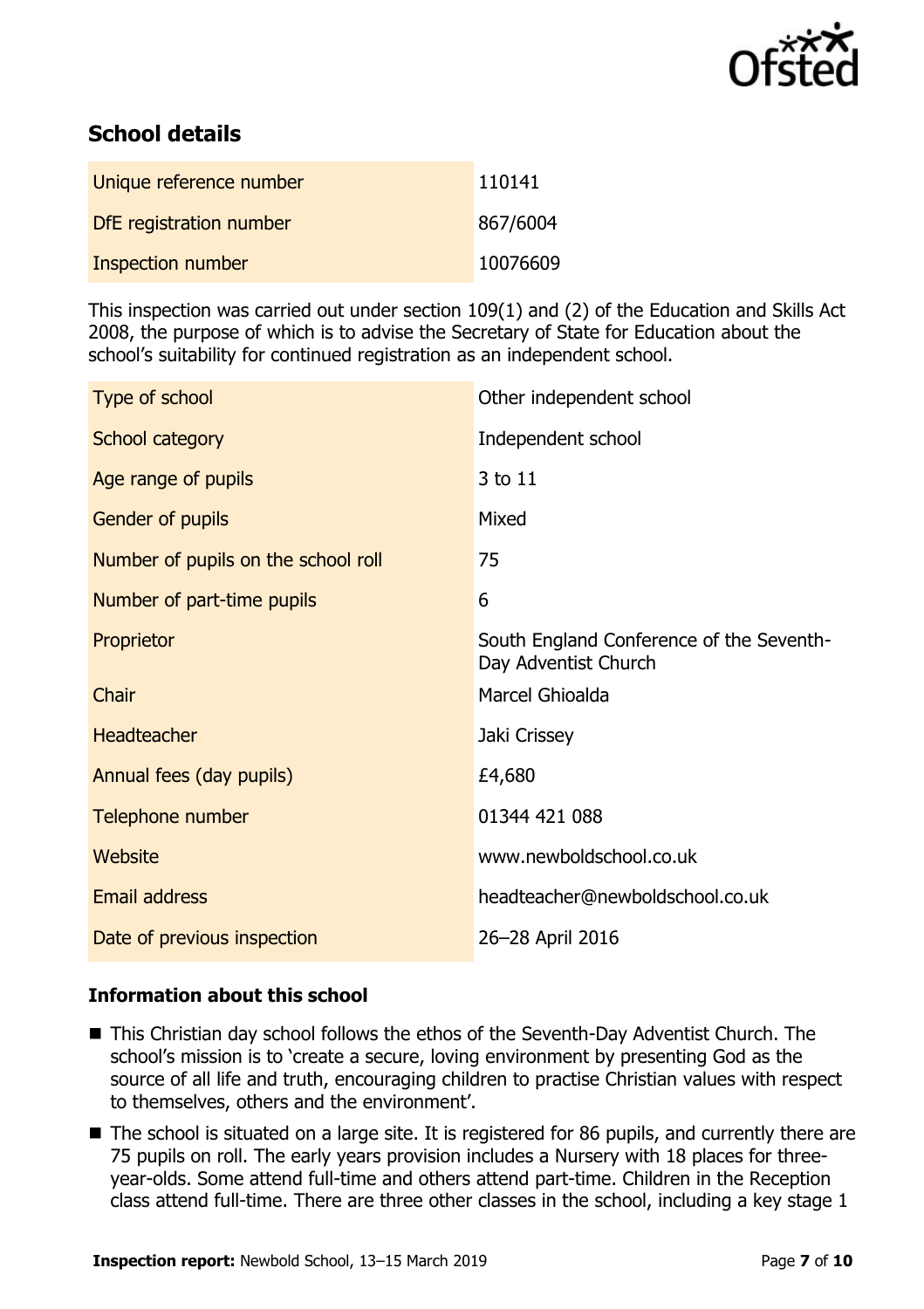

class, a Years 3/4 class and a Years 5/6 class. There is a maximum of 20 pupils in each class. Additional provision for physical education is provided at a nearby sports facility.

- The school population is diverse. There is a higher-than-average proportion of pupils who speak English as an additional language. Few are at an early stage of learning English. A small proportion of pupils join and leave the school at different times because some families stay temporarily while studying locally.
- There are no pupils with an education, health and care plan. No pupils receive pupil premium funding.
- A number of personnel who sit on the board of the proprietor, the South England Conference of the Seventh-Day Adventist Church, are also governors at the school.
- The school was last inspected in April 2016, when it was judged to be good.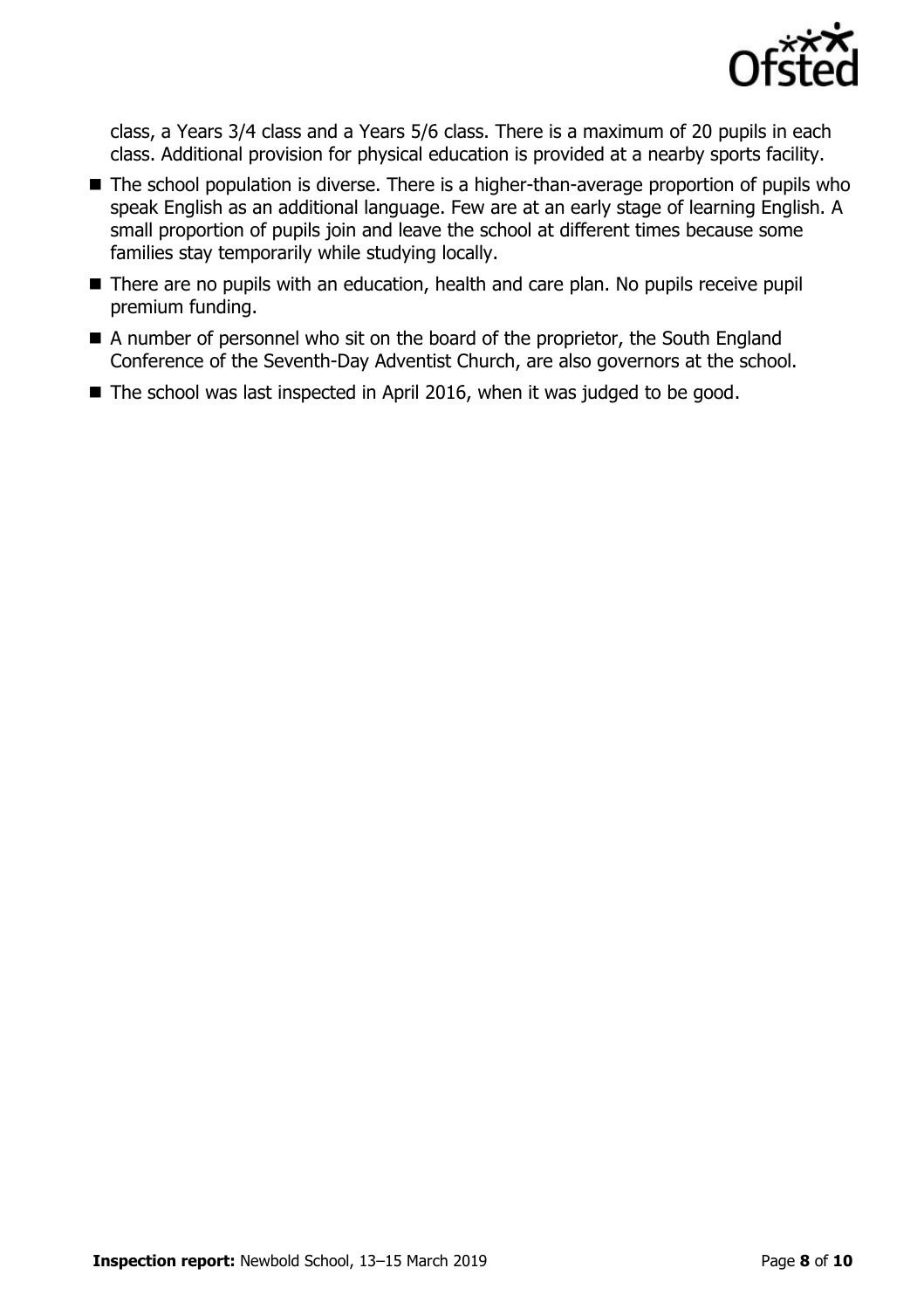

## **Information about this inspection**

- The inspectors observed teaching and learning in all classes. Most observations were conducted jointly with senior leaders. Inspectors listened to pupils in Years 2 and 6 reading, and looked at samples of pupils' work.
- Meetings were held with the senior leaders, teachers and teaching assistants. There was a meeting with those responsible for school governance. There were also discussions with representatives of the proprietor, the South England Conference of the Seventh-Day Adventist Church.
- There were eight responses to Ofsted's online questionnaire, Parent View, and eight responses to the free-text service. Discussions were held with a small number of parents and pupils at the start of the school day. There was an interview with a group of pupils, as well as informal discussions at break and lunchtimes.
- The inspectors scrutinised a number of school policies, procedures and records in order to check the school's compliance with the independent school standards. They scrutinised an extensive range of school documentation, including policies and documentation relating to progress, behaviour and the attendance of pupils in the school.

#### **Inspection team**

Liz Bowes, lead inspector and offsted Inspector

**Deborah Gordon Ofsted Inspector**